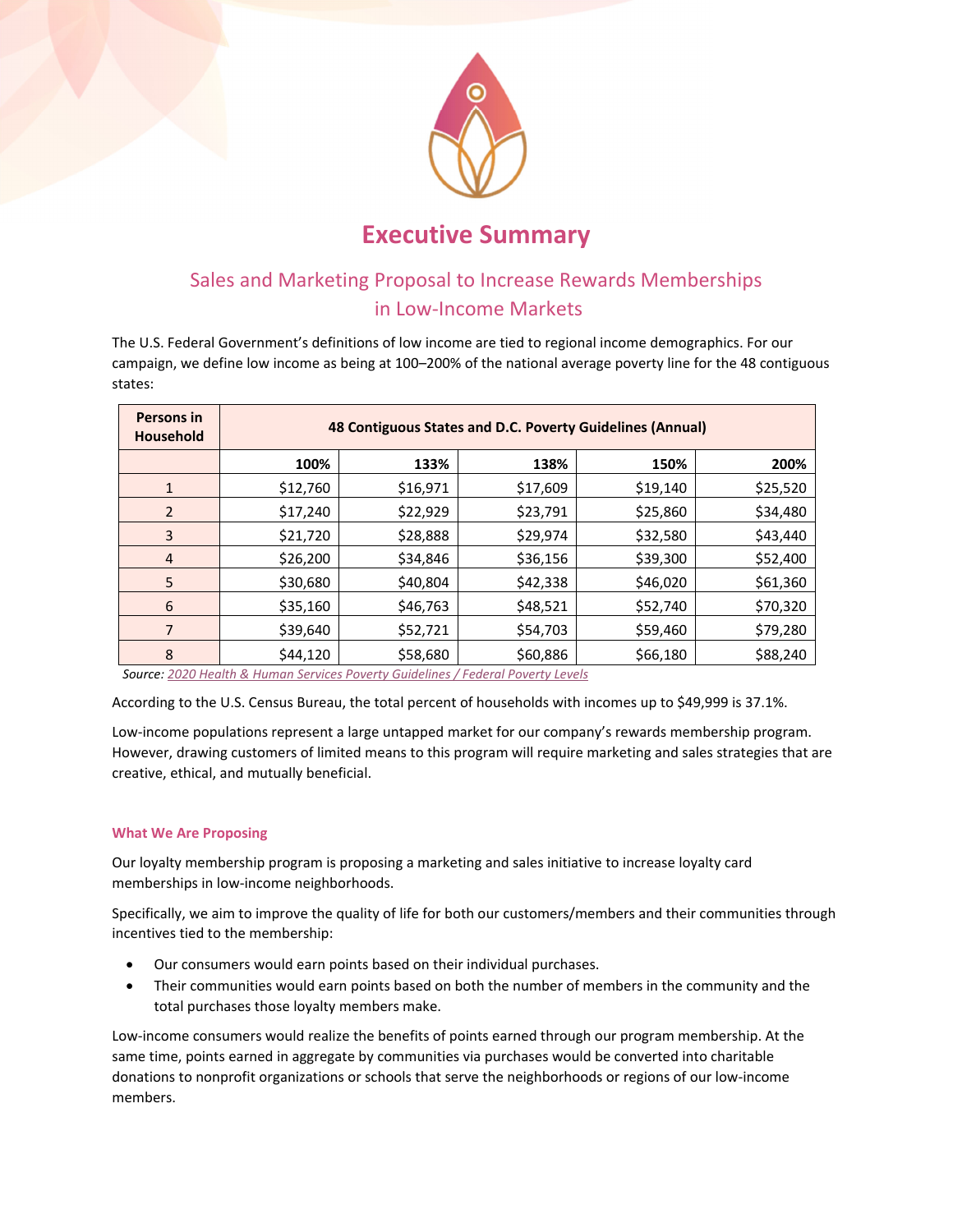#### **Considerations of the Target Market**

As previously mentioned, a key consideration of this initiative is eliminating barriers to access.

According to the Pew Research Center, among households with incomes below \$30,000 a year in 2019, roughly 30% did not own a smartphone, 46% did not have a desktop or laptop computer, and 44% did not have broadband Internet access. According to a recent survey by the FDIC, 25% of U.S. households are "unbanked" or "underbanked." An "unbanked consumer has no bank accounts of any kind—no savings, no checking, no loans. An "underbanked" consumer may have a savings and/or a checking account but may also use nonbanking financial outlets such payday loan or check‐cashing services.

In contrast, our current typical rewards member has a household income of \$85,000 a year and purchases their membership online with a credit or debit card. Most purchases and points redemptions made through this membership are also done online.

#### **How to Reach Our New Target Market**

While social media marketing strategies should still be employed, the missing or reduced access to Internet technologies among low‐income populations indicate a need for additional channels.

Direct mailings to individuals in the targeted areas will be one option. But because many of the members of the community may not be on the mailing lists, we will want to go beyond direct mail.

We would also use a temporary hiring agency to recruit members of the community to distribute leaflets and fliers to their neighbors, and to place them in community centers and other public spaces. By "other public spaces," we include such strategies as tacking or taping fliers on trees and buildings in the neighborhood, placing fliers under car windshields wipers, handing fliers out on busy intersections, creating doorknob tags, or stuffing fliers into mailboxes. Which combination of outreach tactics we use would depend on the geography and infrastructure of the community.

To augment the youth market outreach, we propose two approaches. First, we will partner with high schools to create a card that can be customized to use school colors, logos, and mascots. In return, the schools will receive a regular donation from us based on a percent of sales generated by those who carry and use the school‐associated loyalty card.

As an extension of the school partnership, we will identify students who are influencers among their peers. We will recruit them to be ambassadors via discounted memberships and membership points awards credited to their accounts. Because we want to reach younger adults who are emerging buyers, these ambassadors will receive t‐ shirts branded with our logo and the school's mascot so that being a part of the rewards program is associated with peer activities and considered "cool."

The rewards to ambassador accounts will be based on the growth of memberships associated with the high school card. Memberships can come from other students or their family members.

Secondly, we also propose partnering directly with brick‐and‐mortar merchants to set up kiosks with information about the rewards program and ways to sign up in person. We plan to identify merchants who own local businesses or franchises—a corner grocer, for example. Our employees representing the diversity of the community served would also be available to give presentations at stores and community centers.

#### **Combining the Rewards Program with Other Sales Initiatives**

We currently run ad campaigns in local newspapers, via social media, and other distribution channels that target low-income consumers with discount coupons. We recognize that low-income rewards members may make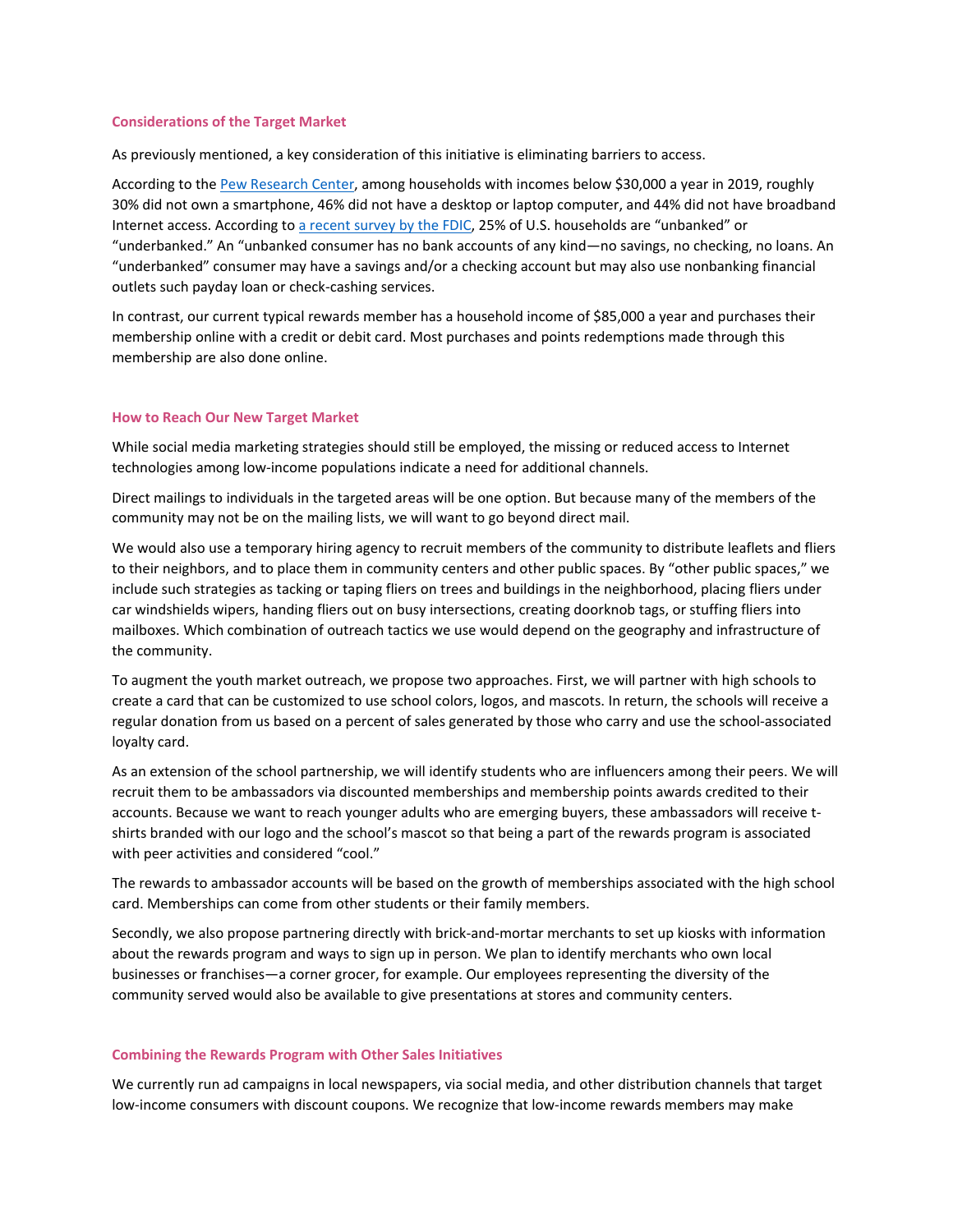purchases that combine the use of the membership card with the use of the discount coupon. That is, if two or more items are purchased, it is possible that one of them will have a coupon.

For award points accounting simplicity, we propose to base awards points on having the coupon discount rate apply to the entire purchase and not just to the one item the coupon was for. This practice is known as *pro‐rata coupon accounting* and is a common rewards program accounting method. Here is an example of how it works. Imagine a customer purchases two items: Item A at \$10 and Item B at \$20. In a non‐coupon transaction, the customer would have \$30 applied to their rewards points. If the customer uses a 20% off coupon for Item B, the final purchase price is \$26. However, in pro-rata coupon accounting, the discount rate is applied to the entire \$30 for rewards purposes, meaning the customer will be credited for a \$24 purchase.

The efficiencies of this method will reduce accounting costs, off-setting some of the increased costs associated with reliance on our paper-based marketing campaigns.

## **Selling and Implementing the Program**

The same brick‐and‐mortar small business partners who market the program could also enable sales to cash customers and provide a physical card for customers without smartphone access to earn or redeem points. These key partners would receive an incentive in two ways.

First, our credit fees are 2.5% for swiped cards and 3.5% for keyed-in transactions. We would offer our partners 2% for each cash transaction.

Second, we would give each participating local business owner partner a gratis loyalty membership. In addition to that free membership, for every 25 rewards memberships a partner sells, we would provide \$50 in bonus points to their loyalty membership account.

Third, because many of these consumers will be new customers, we would tailor the membership application to collect useful engagement data. For example, we can ask for mailing addresses, the option for parents to provide the names and birthdates of children so that we can send them discounts codes and coupons for age‐appropriate merchandise as birthdays approach.

## **Ad Lines for the Marketing and Sales Campaign**

We propose the following marketing and sales themes and campaign lines. We know from demographic research that many low‐income communities have people and families who are supportive of others: they donate to foodbanks, run errands for neighbors, and help in emergencies. These following lines appeal to these qualities and instincts while capturing the benefits of membership and the savings members accrue.

- Membership pays for itself
- Purchases become rewards
- The more you buy, the more you give to your [school], [community], [local charities]
- There is no better way to give
- The best way to help your neighbor is to help yourself to our loyalty membership

## **Individual Incentives**

The key to this program's success is proper selection of brick‐and‐mortar partnerships. We need to be where our customers go to shop, such as grocery stores, gas stations, and local retailers. Individual rewards redemptions would focus on any purchase of our products or services.